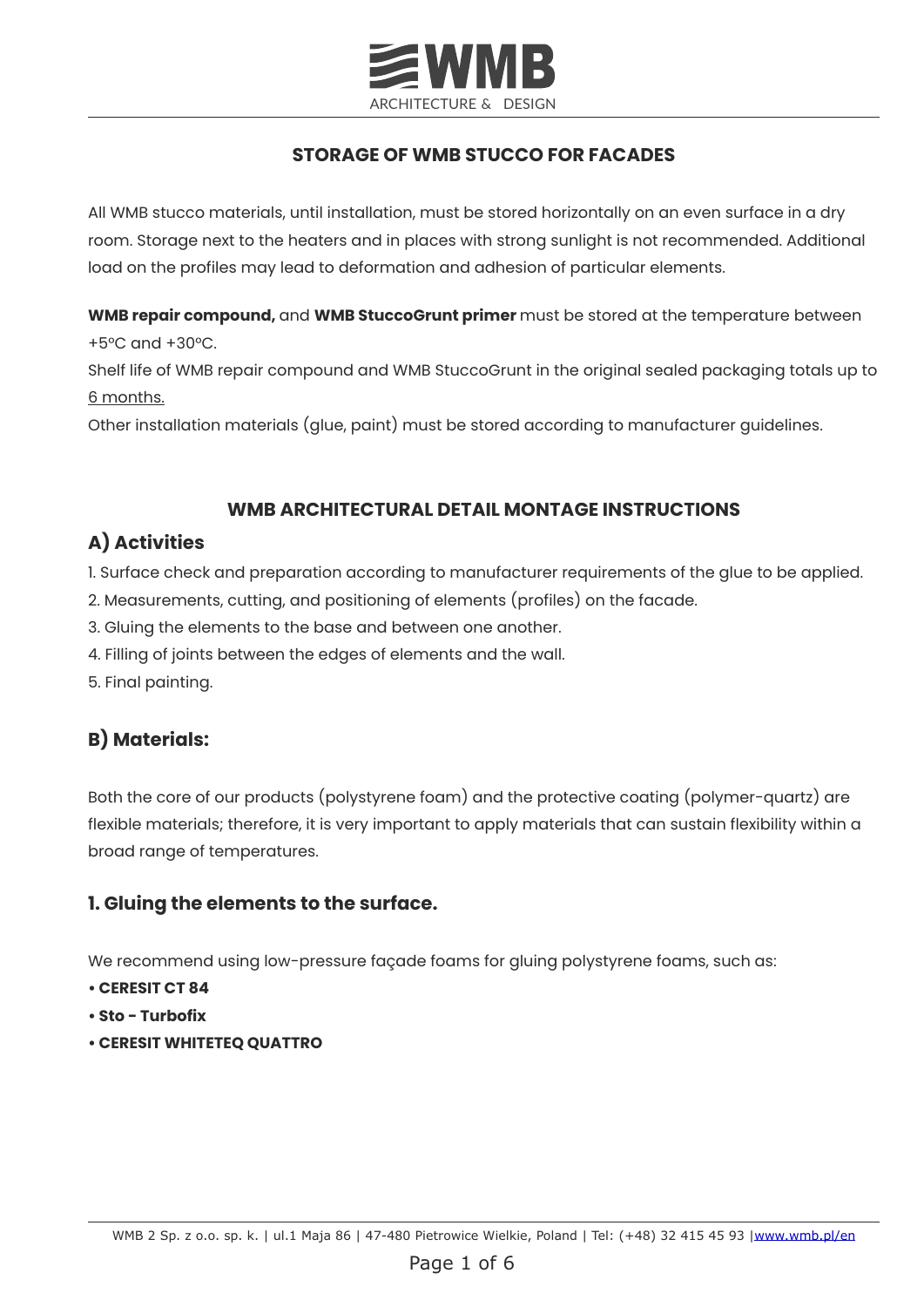

One can also use highly flexible glues for mesh placement, as applied in thermal retrofit systems, e.g.:

- CERESIT CT 85
- ATLAS STOPTER K-20
- GREINPLAST KS

Larger and heavier elements can be mechanically supported (bars, nails, screws, supports, etc.) for the time of glue curing.

## **2. Joint filling.**

a) While preparing to glue the elements to the surface, place permanently flexible glue (Ceresit CT84) onto the adjacent surfaces of neighbouring elements. It is recommended to keep the appropriate distance (0.5-0.8cm) between the profiles to effectively fill the free gap (see photos 1,2,3). In the case of large cornices (of over 20 cm in height), we recommend applying dilatation every 10-15 m.







b) After the glue has dried, the joint must be cleaned (see photos 4,5,6), and then primed using **WMB StuccoGrunt** to remove dust from the joint and to assure better adhesion of the repair compound (putty) (see photos 7,8).



photo 4. photo 5. photo 5.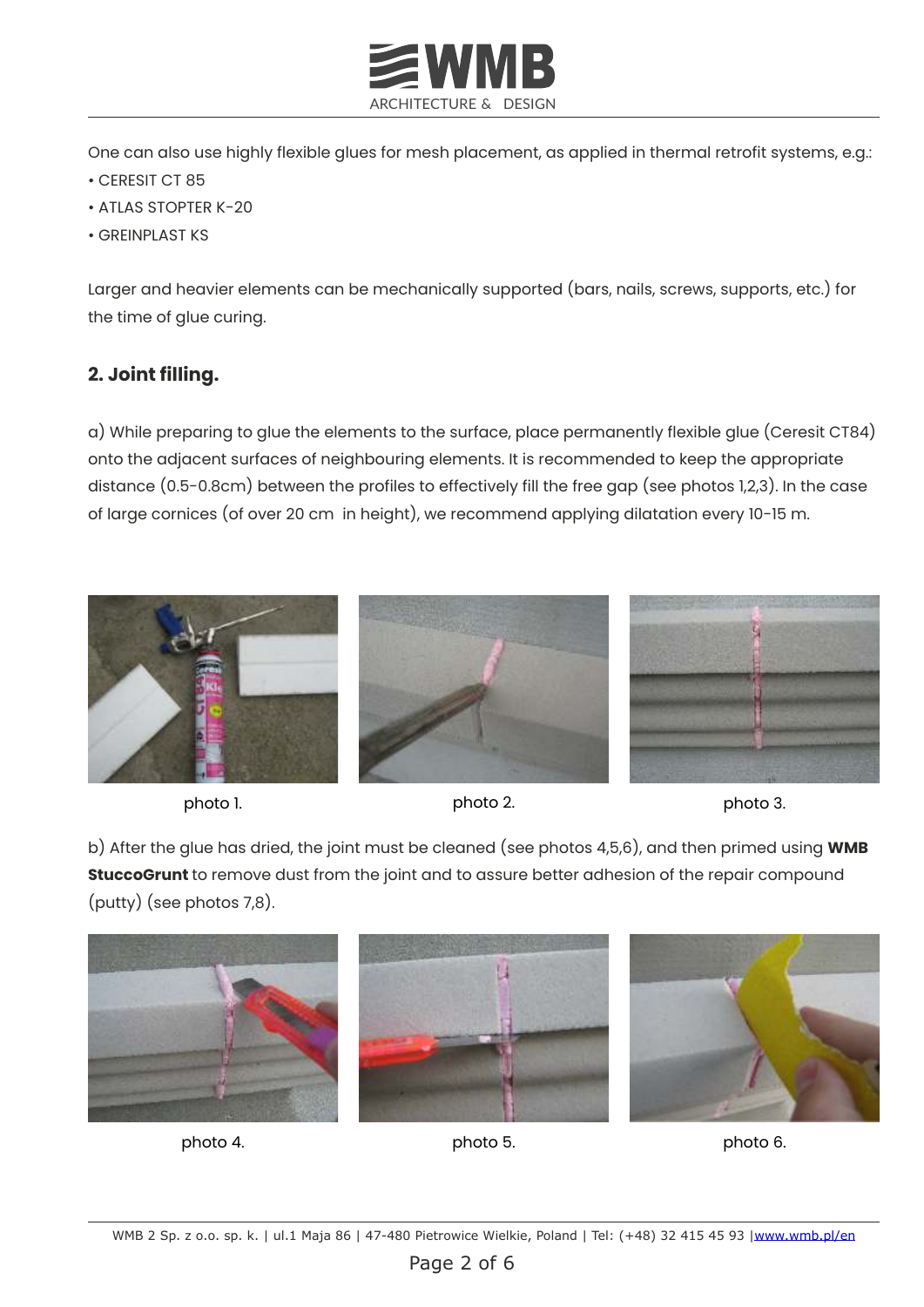



photo 7. photo 8.

After the primer has dried, fill the joint using the WMB repair compound (see photos 9,10,11).



photo 9.



On the following day or after about 6-8 hours, water evaporation may cause formation of a delicate cavity. Abrade the profile connection, and replace the WMB repair compound (see photos 12, 13, 14). High air humidity may prolong the time of repair compound drying.





photo 12. photo 13. photo 14.

c) After permanent immobilisation of the glued elements (after the glue has cured on the surface), fill the joints between the edges of elements adjacent to the wall, particularly the horizontal sections must be durably filled with the flexible sealing glue. This will prevent water infiltration under the profiles and water stains on the wall.

Recommended sealing glue:

#### • **StoSeal F505 by Sto**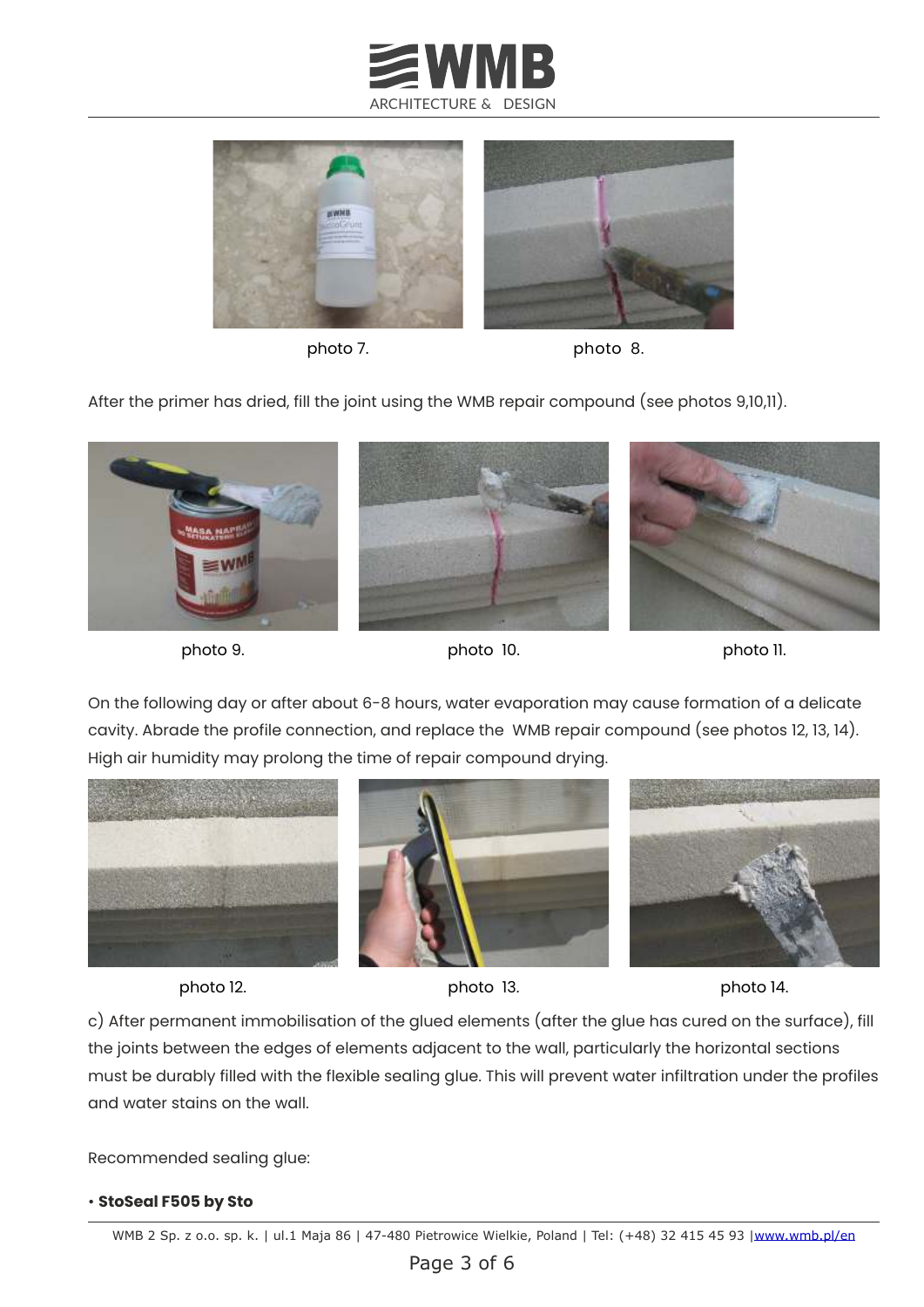

## **3. Painting the stucco elements - paints.**

After completing the assembly and after the joints have dried, the elements must be painted with the appropriate paint for facades compatible with the flexible surface of our products. Make sure that the painted stucco products are clean, dry, and dedusted. In the event of poor weather, it is recommended to wait for at least 12 hours, until the stucco elements are fully dry before any paint is applied.

## **Caution: We do not recommend application of any primers. WMB StuccoGrunt is a primer that increases adhesion of WMB repair compound. It must only be applied at the site of the joints between the profiles before the application of WMB repair compound.**

#### Why is it that not all paints are suitable for our products?

In the construction industry, there are at least two fundamental types of surfaces:

**•** mineral surfaces, such as concrete, mineral plaster, mineral boards, limestone, etc. These are stable and rigid surfaces (many paints for facades are intended for such surfaces).

**•** organic surfaces, which are usually flexible (non-stable). Such surfaces include the coating of WMB products (polymer-quartz). Therefore, our products should be painted with paints capable of preserving flexibility in a broad range of temperatures.

## **Remember about adapting the paint to the surface! Application of unsuitable paints may result in cracks on the stucco surface (photos 15, 16).**

Recommended paints:

- **• Elastomer paint STOCOLOR DRYONIC manufacturer: STO**
- **•** CAP-ELAST PHASE 2 manufacturer: CAPAROL
- **•**Latex paint SEMILATEX Z manufacturer: SEMPRE
- **•**Flexible paint for facades FE manufacturer: GREINPLAST
- **•** Acrylic paint ARKOL E manufacturer: ATLAS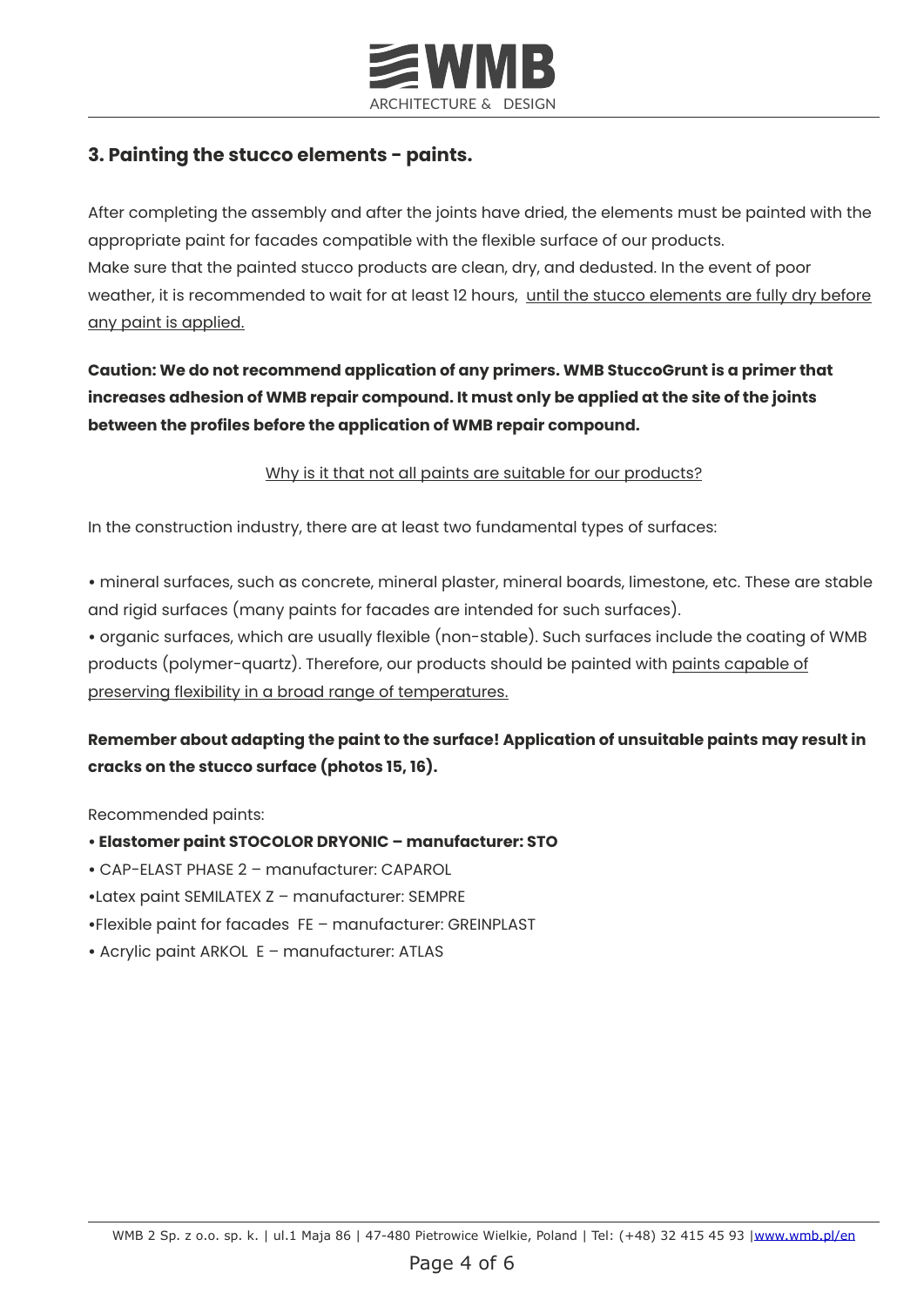

## **4. Paint colours.**

Among major technical parameters of paints, one has to point to diffused light reflectance value -HBW. For white colour HBW=100, for black HBW=0. The darker the colour, the lower HBW value. Elements painted in dark colours much more intensively absorb sunlight. This leads to excessive heating of the surface and high tensions, resulting in cracks in the paint layer, while sometimes also in the base surface. **We strongly discourage the use of dark paints for which HBW factor is lower than 30.**





photo 15.

photo 16.



photo 17. block and the photo 18.

### **We expressly discourage the use of silicate paints.**

These are paints that chemically react with the base surface and may irreversibly damage the polymer-quartz coating of our products (photos 15, 16, 17).

### **Solvent-based paints are prohibited**.